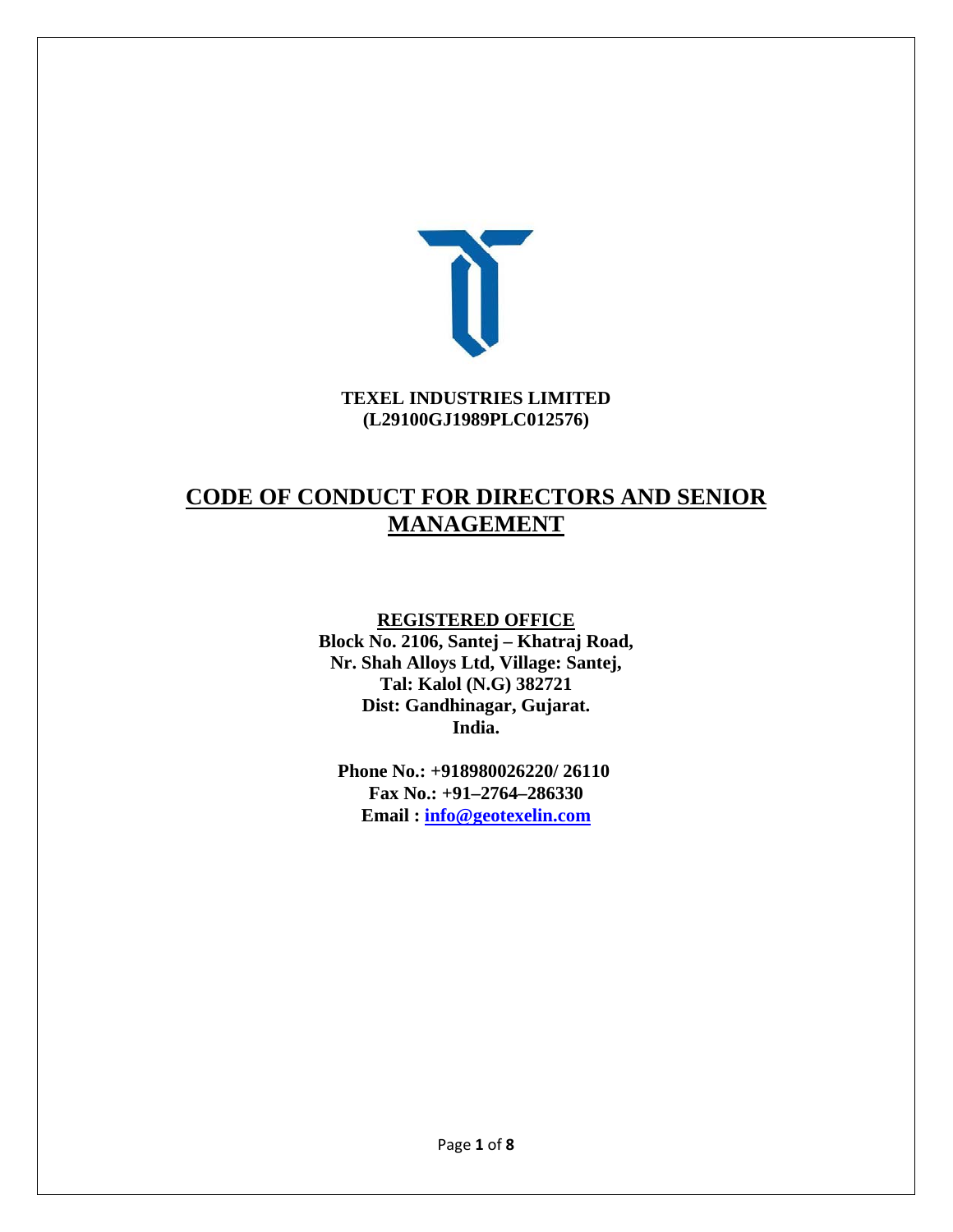#### **1. INTRODUCTION**

This Code of Business Conduct ("Code") shall be called "The Code of Conduct for Directors and Senior Management" of "Texel Industries Limited" (the "Company" or "TIL"). The Code envisages that the Board of Directors and Senior Management must act within the bounds of the authority conferred upon them and with a duty to make and keep themselves informed about the development in the industry in which the Company is involved and the legal requirements to be fulfilled.

The Code is intended to maintain the high standards of transparency, business conduct ethics, corporate culture and the values The Code is also to act as a deterrent from unethical doings and to promote ethical values and is the manifestation of the Company's commitment to successful operation of the Company's business in the best interest of the shareholders, creditors, employees and other business associates.

## **2. APPLICABILITY**

This code applies to:

- i. Directors of Texel Industries Limited(Company),
- ii. Senior Management,
- iii. Members of core management team excluding Board of Directors and including the one level below the executive directors.
- iv. All the functional heads.

## **3. CODE**

The Board of Directors (the Board) and the Senior Management of the Company agree to abide by the following Code of Conduct:

- 1. Attend Board/ Shareholders /Committee /Senior management meetings and seek prior leave for absence from such meetings.
- 2. Exercise authority and power with due care, diligence and discharging the fiduciary responsibility of office in the best interest of the Company and all the stake holders.
- 3. Not allow personal interest to conflict with the interest of the Company or to come in the way of discharge of duties of office.
- 4. Abide by policies and business principles of the Company.
- 5. Comply with all applicable laws, rules and regulations.
- 6. Preserve and protect the environment with due concern for ecology, clean air and meet pollution and emission standards.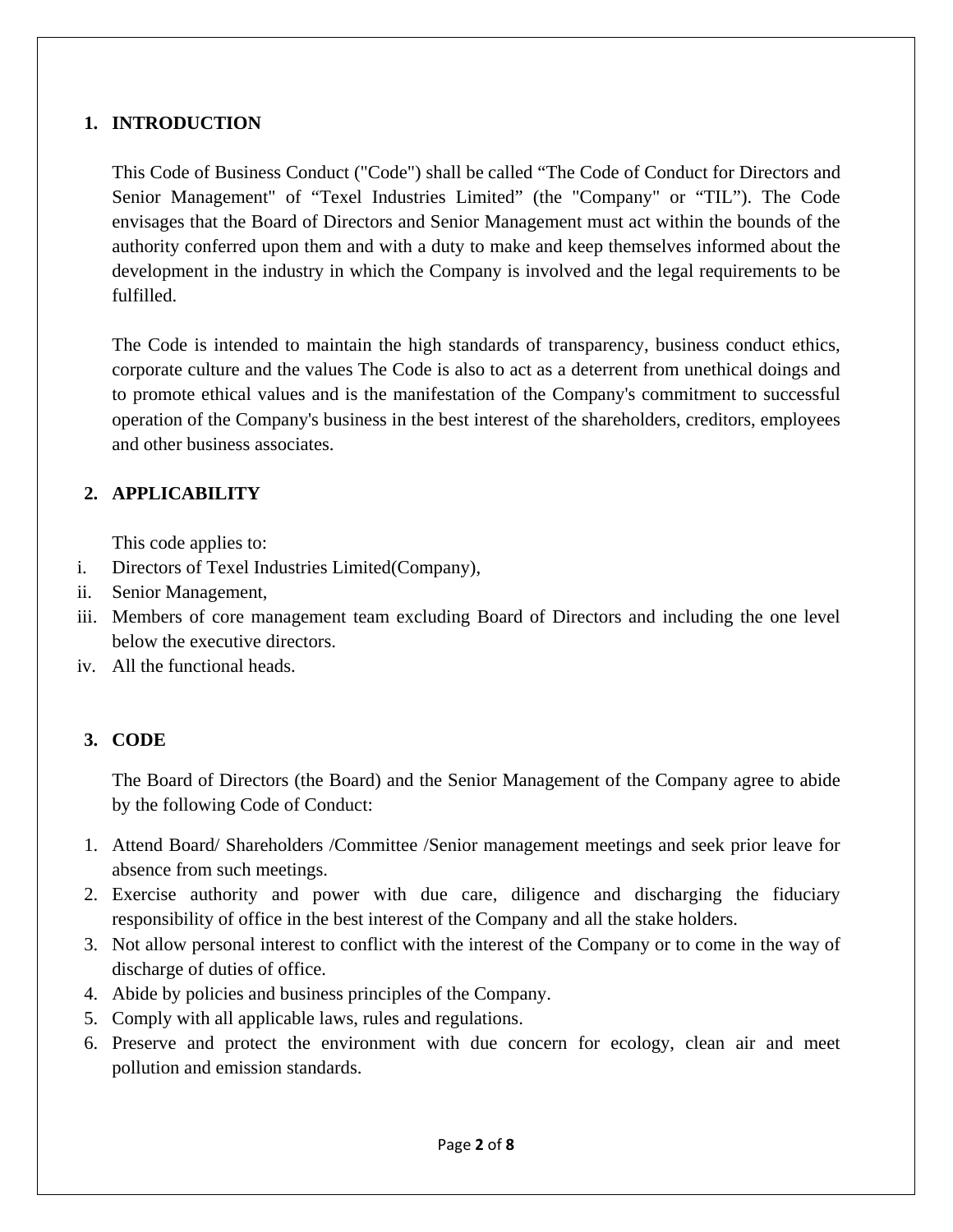- 7. Observe strict confidentiality of the information acquired in the course of discharge of duties of office and not use the same for any personal purpose or advantage.
- 8. Use Company property only for official purposes and for no personal gain. Not accept any personal gratification from suppliers/service providers/business partners, etc. (Note: Personal gratification will not include normal entertainment and gifts of no significant value).
- 9. Deal fairly with customers, suppliers, employees and other business partners.
- 10. Respect safety and health of all employees and provide working conditions which are not harmful to health.
- 11. Encourage employees to acquire skills, knowledge and training to expand/enhance their professional and specialized knowledge.
- 12. Provide equal opportunities to all employees and aspirants for employment in the Company irrespective of gender, caste, religion, race or color, merit being the sole differentiating factor.
- 13. Conduct business operations in compliance with competition laws and principles of fair market competition.
- 14. Maintain high ethical and professional standards in all dealings.
- 15. Not to conduct themselves in a manner as may bring disrepute to office or tarnish the reputation and image of the Company.
- 16. Not take up any activities competing with the business of the Company.
- 17. Make proper record of all financial transactions and not create undisclosed or unrecorded account/fund or asset.
- 18. Report any violation of this Code of Conduct to any of the Directors of the Company.
- 19. Co-operate with Government, Trade and Industry Associations for and in the development of economic legislations concerning the business of the Company

## **4. CODE FOR INDEPENDENT DIRECTORS**

This part of the Code of conduct is a guide to professional conduct for independent directors. Adherence to these standards by independent directors and fulfillment of their responsibilities in a professional and faithful manner will promote confidence of the investment community, particularly minority shareholders, regulators and companies in the institution of independent directors.

#### **A. Guidelines of professional conduct:**

An independent director shall:

- 1. Uphold ethical standards of integrity and probity;
- 2. Act objectively and constructively while exercising his duties;
- 3. Exercise his responsibilities in a bona fide manner in the interest of the company;
- 4. Devote sufficient time and attention to his professional obligations for informed and balanced decision making;
- 5. Not allow any extraneous considerations that will vitiate his exercise of objective independent judgment in the paramount interest of the company as a whole, while concurring in or dissenting from the collective judgment of the Board in its decision making;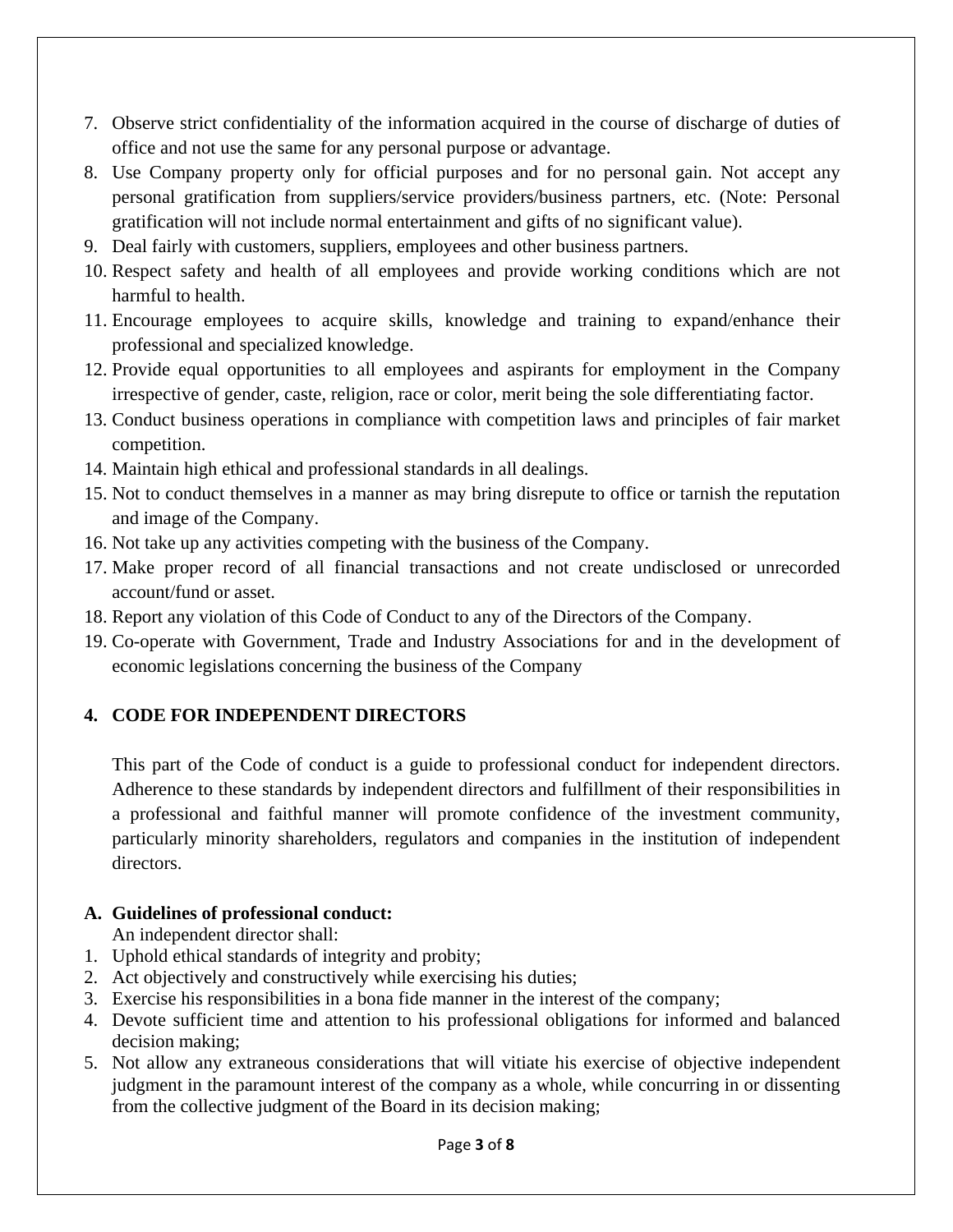- 6. Not abuse his position to the detriment of the company or its shareholders or for the purpose of gaining direct or indirect personal advantage or advantage for any associated person;
- 7. Refrain from any action that would lead to loss of his independence;
- 8. where circumstances arise which make an independent director lose his independence, the independent director must immediately inform the Board accordingly;
- 9. Assist the company in implementing the best corporate governance practices.

#### **B. Role and functions:**

The independent directors shall:

- 1. Help in bringing an independent judgment to bear on the Board's deliberations especially on issues of strategy, performance, risk management, resources, key appointments and standards of conduct;
- 2. Bring an objective view in the evaluation of the performance of board and management;
- 3. Scrutinize the performance of management in meeting agreed goals and objectives and monitor the reporting of performance;
- 4. Satisfy themselves on the integrity of financial information and that financial controls and the systems of risk management are robust and defensible;
- 5. Safeguard the interests of all stakeholders, particularly the minority shareholders;
- 6. Balance the conflicting interest of the stakeholders;
- 7. Determine appropriate levels of remuneration of executive directors, key managerial personnel and senior management and have a prime role in appointing and where necessary recommend removal of executive directors, key managerial personnel and senior management;
- 8. Moderate and arbitrate in the interest of the company as a whole, in situations of conflict between management and shareholder's interest.

## **C. Duties:**

The independent directors shall—

- 1. Undertake appropriate induction and regularly update and refresh their skills, knowledge and familiarity with the company;
- 2. Seek appropriate clarification or amplification of information and, where necessary, take and follow appropriate professional advice and opinion of outside experts at the expense of the company;
- 3. Strive to attend all meetings of the Board of Directors and of the Board committees of which he is a member;
- 4. Participate constructively and actively in the committees of the Board in which they are chairpersons or members;
- 5. Strive to attend the general meetings of the company;
- 6. Where they have concerns about the running of the company or a proposed action, ensure that these are addressed by the Board and, to the extent that they are not resolved, insist that their concerns are recorded in the minutes of the Board meeting;
- 7. Keep themselves well informed about the company and the external environment in which it operates;
- 8. Not to unfairly obstruct the functioning of an otherwise proper Board or committee of the Board;
- 9. Pay sufficient attention and ensure that adequate deliberations are held before approving related party transactions and assure themselves that the same are in the interest of the company;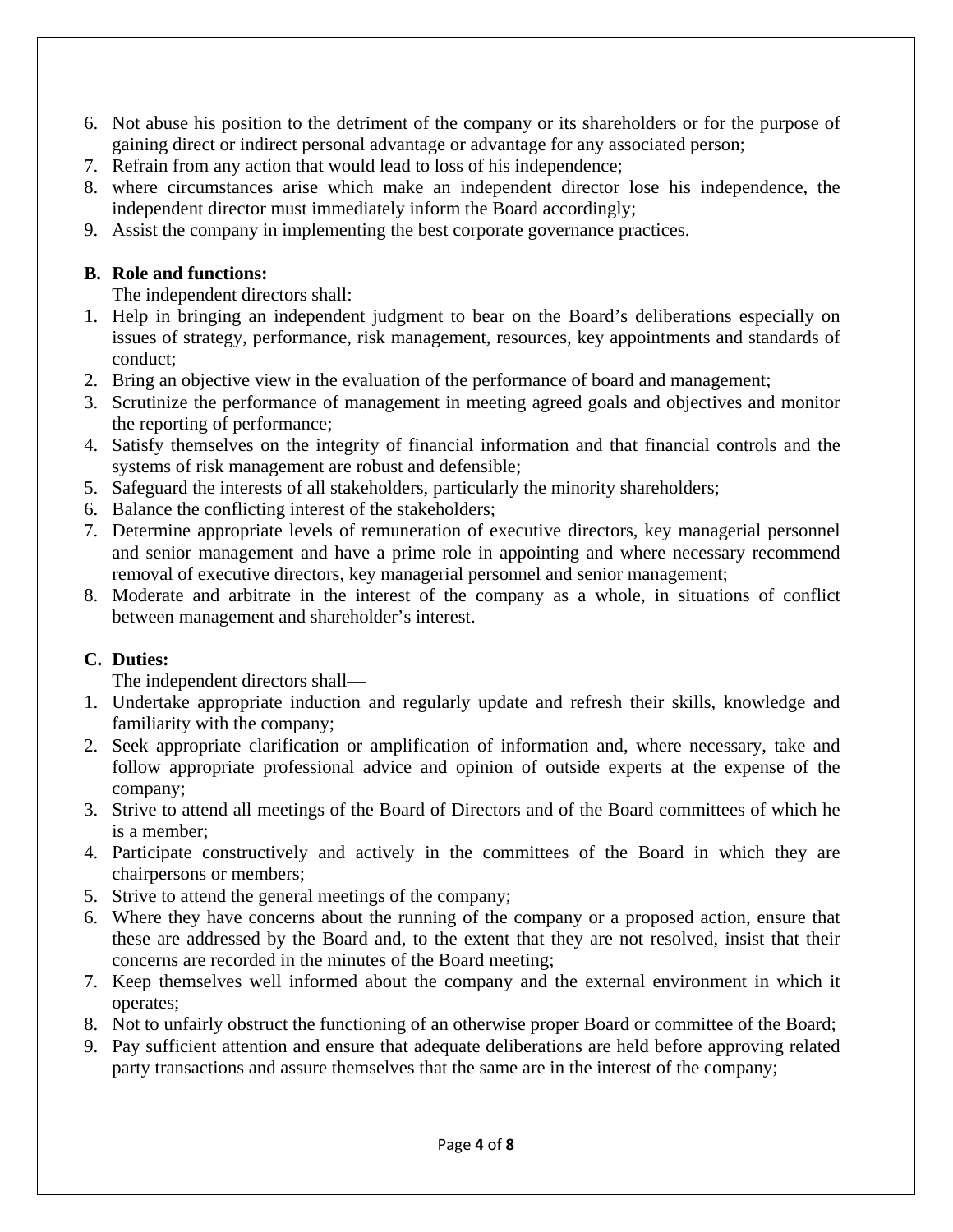- 10. Ascertain and ensure that the company has an adequate and functional vigil mechanism and to ensure that the interests of a person who uses such mechanism are not prejudicially affected on account of such use;
- 11. Report concerns about unethical behavior, actual or suspected fraud or violation of the company's code of conduct or ethics policy;
- 12. Acting within his authority, assist in protecting the legitimate interests of the company, shareholders and its employees;
- 13. Not disclose confidential information, including commercial secrets, technologies, advertising and sales promotion plans, unpublished price sensitive information, unless such disclosure is expressly approved by the Board or required by law.

## **D. Manner of appointment:**

- 1. Appointment process of independent directors shall be independent of the company management; while selecting independent directors the Board shall ensure that there is appropriate balance of skills, experience and knowledge in the Board so as to enable the Board to discharge its functions and duties effectively.
- 2. The appointment of independent director(s) of the company shall be approved at the meeting of the shareholders.
- 3. The explanatory statement attached to the notice of the meeting for approving the appointment of independent director shall include a statement that in the opinion of the Board, the independent director proposed to be appointed fulfills the conditions specified in the Companies Act, 2013 and the rules made there under and that the proposed director is independent of the management.
- 4. The appointment of independent directors shall be formalized through a letter of appointment, which shall set out :
- a. The term of appointment;
- b. The expectation of the Board from the appointed director; the Board-level committee(s) in which the director is expected to serve and its tasks;
- c. The fiduciary duties that come with such an appointment along with accompanying liabilities;
- d. Provision for Directors and Officers (D and O) insurance, if any;
- e. The Code of Business Ethics that the company expects its directors and employees to follow;
- f. The list of actions that a director should not do while functioning as such in the company; and
- g. The remuneration, mentioning periodic fees, reimbursement of expenses for participation in the Boards and other meetings and profit related commission, if any.
- 5. The terms and conditions of appointment of independent directors shall be open for inspection at the registered office of the company by any member during normal business hours.
- 6. The terms and conditions of appointment of independent directors shall also be posted on the company's website.

#### **E. Re-appointment:**

1. The re-appointment of independent director shall be on the basis of report of performance evaluation.

#### **F. Resignation or removal:**

1. The resignation or removal of an independent director shall be in the same manner as is provided in sections 168 and 169 of the Companies Act, 2013.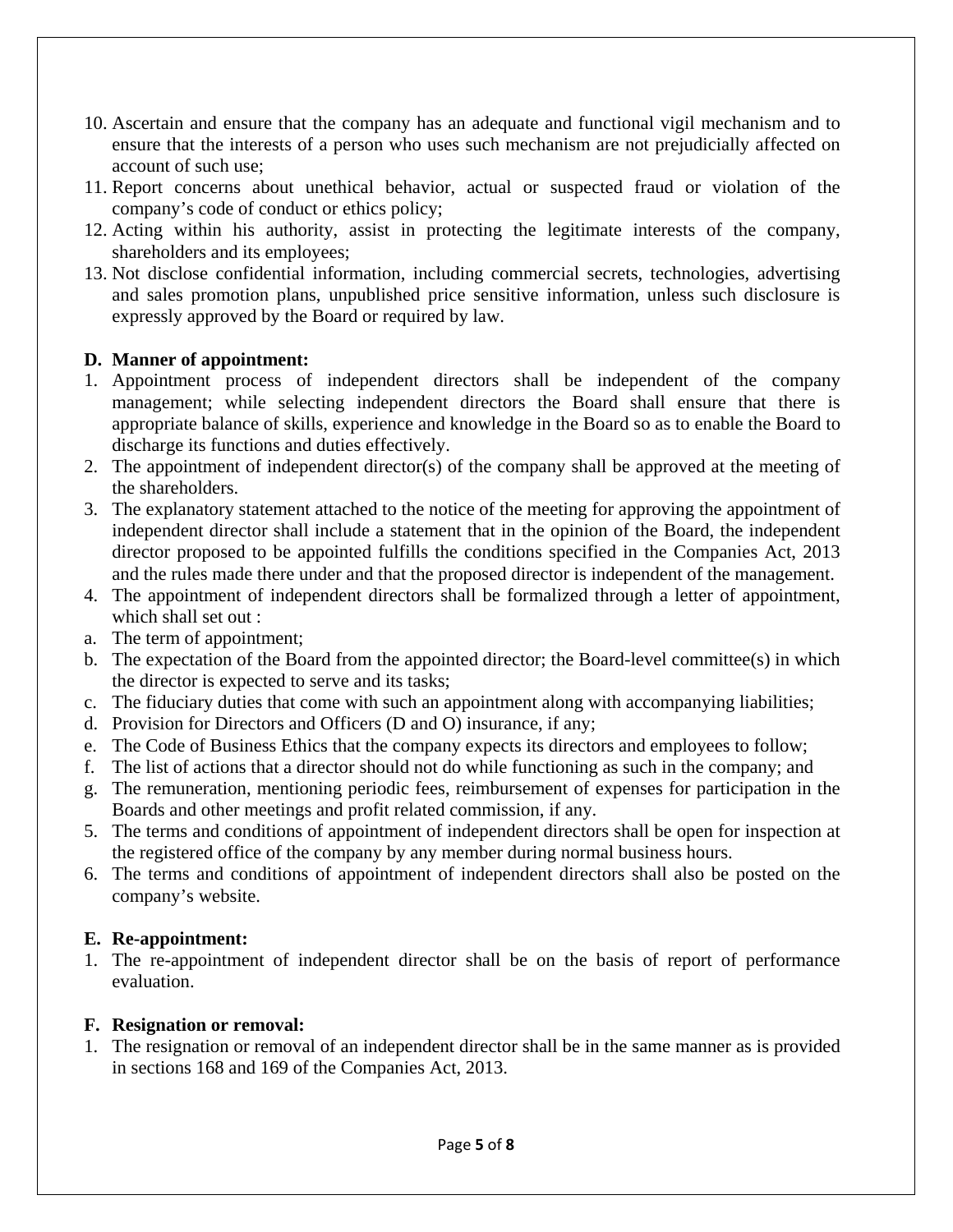- 2. An independent director who resigns or is removed from the Board of the company shall be replaced by a new independent director within a period of not more than one hundred and eighty days from the date of such resignation or removal, as the case may be.
- 3. Where the company fulfills the requirement of independent directors in its Board even without filling the vacancy created by such resignation or removal, as the case may be, the requirement of replacement by a new independent director shall not apply.

## **G. Separate Meetings:**

- 1. The independent directors of the company shall hold at least one meeting in a year, without the attendance of non-independent directors and members of management;
- 2. All the independent directors of the company shall strive to be present at such meeting;
- 3. The meeting shall:
- a. review the performance of non-independent directors and the Board as a whole;
- b. review the performance of the Chairperson of the company, taking into account the views of executive directors and non-executive directors;
- c. assess the quality, quantity and timeliness of flow of information between the company management and the Board that is necessary for the Board to effectively and reasonably perform their duties.

## **H. Evaluation Mechanism:**

- 1. The performance evaluation of independent directors shall be done by the entire Board of Directors, excluding the director being evaluated.
- 2. On the basis of the report of performance evaluation, it shall be determined whether to extend or continue the term of appointment of the independent director.

## **5. General duties of Directors pursuant to Section 166 of the Companies Act, 2013:**

(1) Subject to the provisions of the Companies Act, 2013, a director of a company shall act in accordance with the articles of the company.

 (2) A director of a company shall act in good faith in order to promote the objects of the company for the benefit of its members as a whole, and in the best interests of the company, its employees, the shareholders, the community and for the protection of environment.

(3) A director of a company shall exercise his duties with due and reasonable care, skill and diligence and shall exercise independent judgment.

(4) A director of a company shall not involve in a situation in which he may have a direct or indirect interest that conflicts, or possibly may conflict, with the interest of the company.

 (5) A director of a company shall not achieve or attempt to achieve any undue gain or advantage either to himself or to his relatives, partners, or associates and if such director is found guilty of making any undue gain, he shall be liable to pay an amount equal to that gain to the company.

(6) A director of a company shall not assign his office and any assignment so made shall be void. \*\*\*\*\*\*\*\*\*\*\*\*\*\*\*\*\*\*\*\*\*\*\*\*\*\*\*\*\*\*\*\*\*\*\*\*\*\*\*\*\*\*\*\*\*\*\*\*\*\*\*\*\*\*\*\*\*\*\*\*\*\*\*\*\*\*\*\*\*\*\*\*\*\*\*\*\*\*\*\*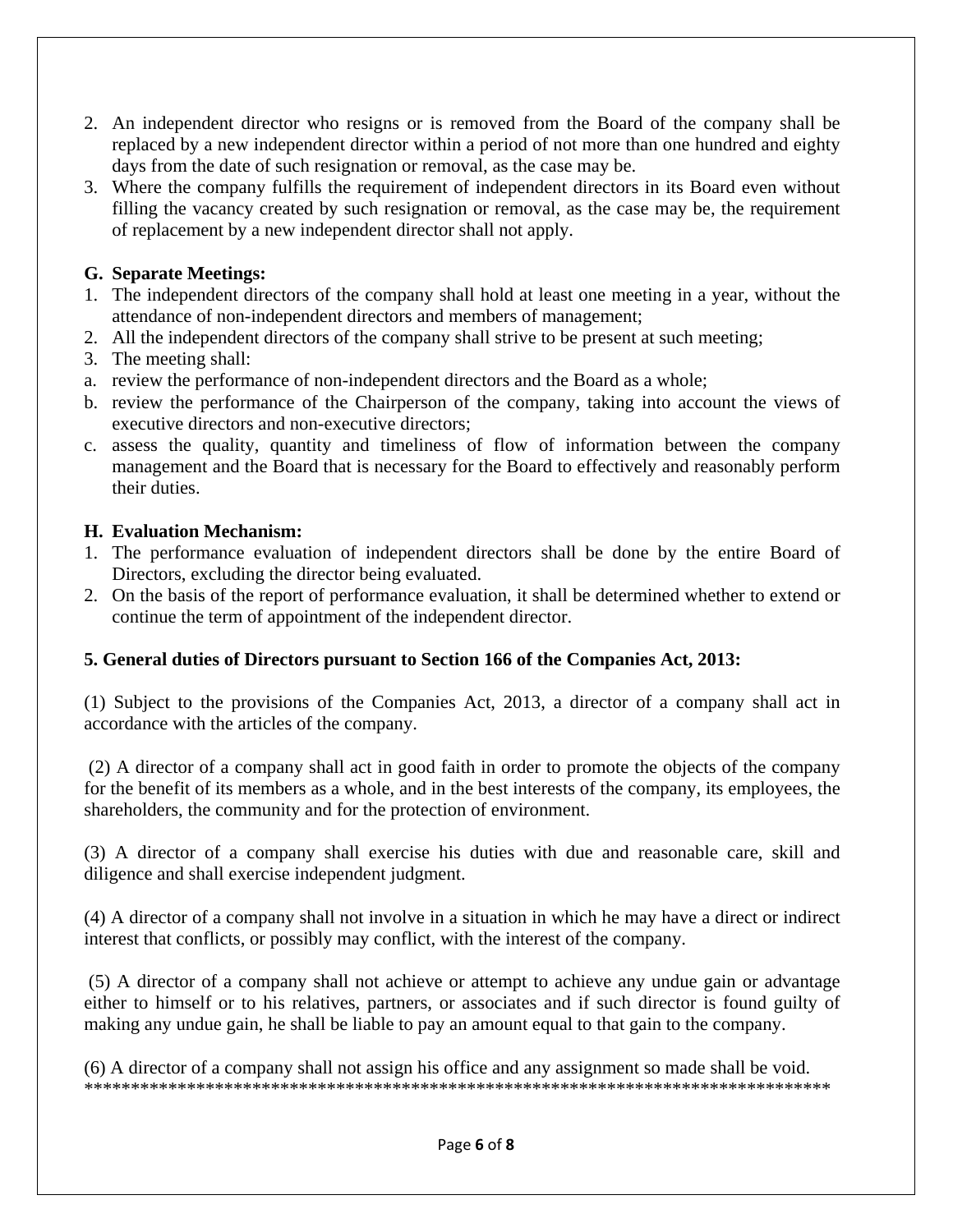## **Disclosure for affirmation of compliance with the Code (Pursuant to Regulation 26 and 17 of the SEBI (LODR) Regulations, 2015)**

To

The Board of Directors **TEXEL INDUSTRIES LIMITED**  Block No. 2106, Santej - Khatraj Road, Nr. Shah Steel, Vill: Santej, Tal: Kalol (N.G) 382 721 Dist: Gandhinagar Gujarat, India.

# **Subject: Form of Acknowledgment of Receipt of Code of Conduct and Ethics and Affirmation of Compliance with the code of conduct under Regulation 26 and 17 of the SEBI (LODR) Regulations, 2015**

I have received and read the Company's Code of Conduct and Ethics. I understand the standards and policies contained in the Company Code of Conduct and Ethics and understand that there may be additional policies or laws specific to my job and/or the location of my posting. I further agree to follow the values of the Company in all that I do and comply with the Company Code of Conduct and Ethics. If I have questions concerning the meaning or application of the Company Code of Conduct and Ethics, any Company policies, or the legal and regulatory requirements applicable to my job, I know I can consult my manager, the Office of Integrity & Compliance, the Human Resources Department or the Legal Department, knowing that my questions or reports to these sources will be maintained in confidence.

I, hereby confirm for the financial year ending  $31<sup>st</sup>$  March, that to the best of my knowledge and belief, I have adhered to the Code in carrying out my duties as Director/Employee of the Company during the captioned period.

| Director/Employee Name |  |
|------------------------|--|
|------------------------|--|

| Signature |  |  |
|-----------|--|--|
|           |  |  |
|           |  |  |

| Place |
|-------|
|-------|

Please sign and return this form to the Human Resources Department/Secretarial Department.